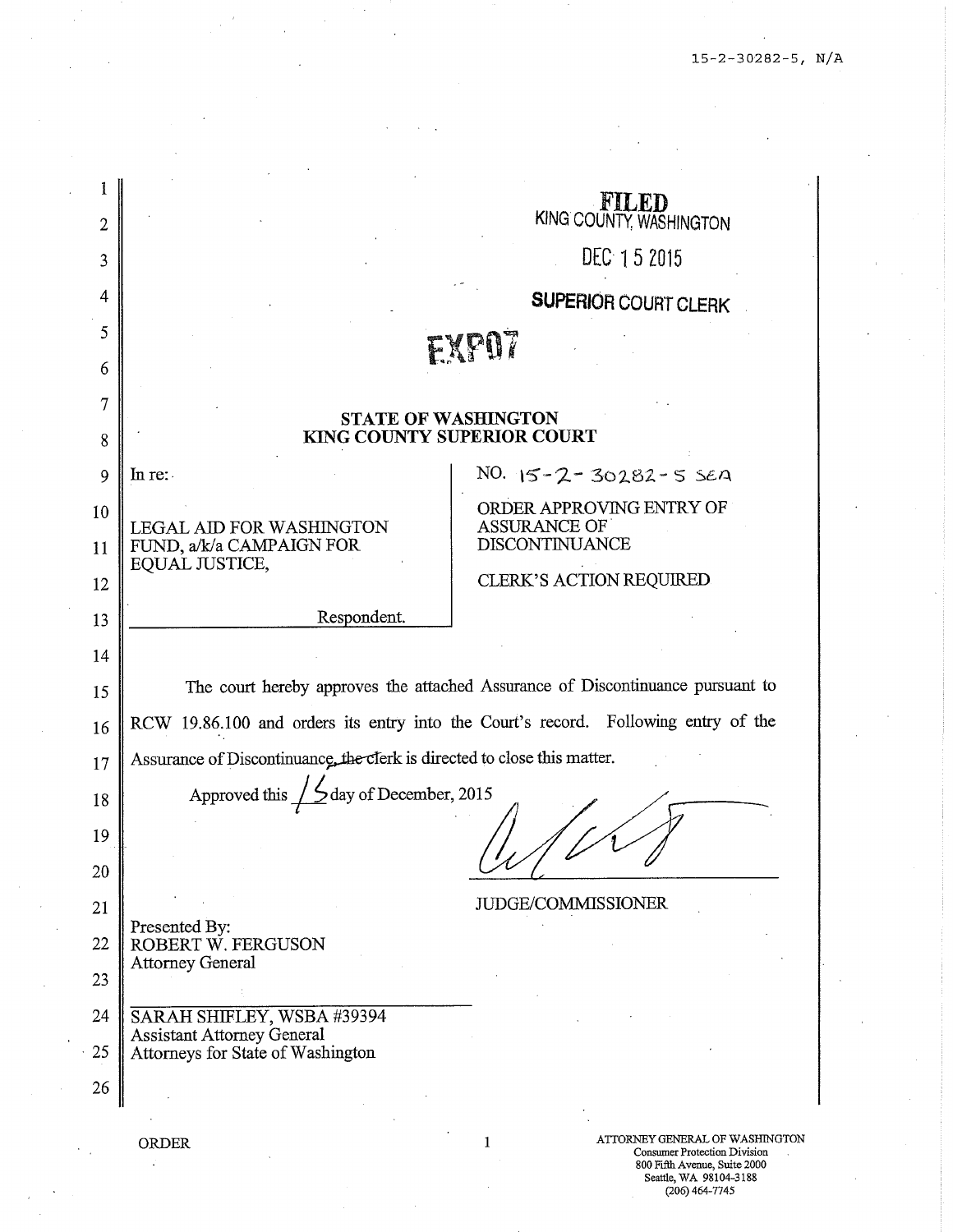## **FILED**

15 DEC 15 AM 11:29

KING COUNTY SUPERIOR COURT CLERK E-FILED CASE NHMBER: 15-2-30282-5 SEA

|                | CASE NUMBER: 15-2-3028                                                                                                                                                                  |  |  |
|----------------|-----------------------------------------------------------------------------------------------------------------------------------------------------------------------------------------|--|--|
| $\overline{2}$ | $\ddot{\cdot}$                                                                                                                                                                          |  |  |
| 3              |                                                                                                                                                                                         |  |  |
| 4              |                                                                                                                                                                                         |  |  |
| 5              |                                                                                                                                                                                         |  |  |
| 6              | <b>STATE OF WASHINGTON</b><br><b>KING COUNTY SUPERIOR COURT</b>                                                                                                                         |  |  |
| 7              | NO. 15-2-30282-5 SEA<br>In re:                                                                                                                                                          |  |  |
| 8              | <b>ASSURANCE OF</b><br>DISCONTINUANCE<br><b>LEGAL AID FOR WASHINGTON</b>                                                                                                                |  |  |
| 9.             | FUND, a/k/a CAMPAIGN FOR<br>EQUAL JUSTICE,                                                                                                                                              |  |  |
| 10             |                                                                                                                                                                                         |  |  |
| 11             | Respondent.                                                                                                                                                                             |  |  |
| 12             | The State of Washington, by and through its attorneys, Robert W. Ferguson, Attorney                                                                                                     |  |  |
| 13             | General, and Sarah A. Shifley, Assistant Attorney General, files this Assurance of Discontinuance                                                                                       |  |  |
| . 14           | pursuant to RCW 19.86.100.                                                                                                                                                              |  |  |
| 15             | The Attorney General initiated an investigation into the solicitation practices of<br>1. .                                                                                              |  |  |
| 16             | Respondent, Legal Aid for Washington Fund, a/k/a Campaign for Equal Justice.                                                                                                            |  |  |
| 17             | 2.7<br>The Attorney General deems the following conduct to constitute violations of the                                                                                                 |  |  |
| 18             | Charitable Solicitation Act, RCW 19.09, and unfair or deceptive acts or practices in violation of                                                                                       |  |  |
| 19             | the Consumer Protection Act, RCW 19.86.020:                                                                                                                                             |  |  |
| 20             | Failing to make all disclosures mandated by RCW 19.09 in                                                                                                                                |  |  |
| 21             | solicitations for charitable contributions from the general public.                                                                                                                     |  |  |
| 22             | 3.1<br>Respondent agrees to make all mandatory disclosures in its solicitations for<br>charitable contributions as required by RCW 19.09, including but not limited to: the name of the |  |  |
| 23             |                                                                                                                                                                                         |  |  |
| 24             | organization (Legal Aid for Washington Fund); a statement that potential donors can obtain                                                                                              |  |  |
| 25             | additional financial information about the Respondent from the Secretary of State's Charities                                                                                           |  |  |
| 26             | Program; and, the toll-free telephone number or website of the Secretary of State's Charities                                                                                           |  |  |

УŚ,

CAMPAIGN FOR EQUAL JUSTICE<br>ASSURANCE OF DISCONTINUANCE